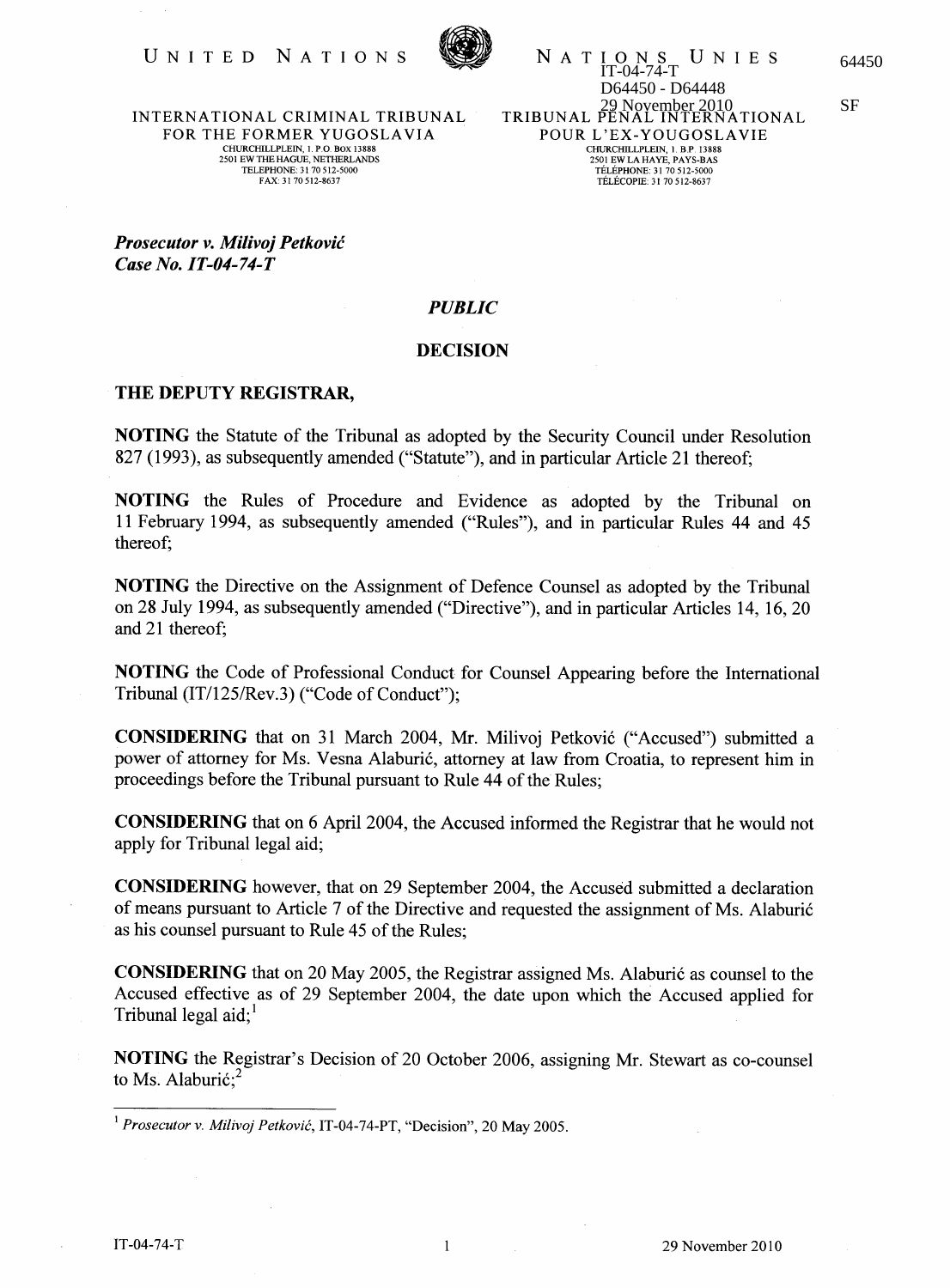**NOTING** that pursuant to Article 20(A)(ii) of the Directive, in the interests of justice and at the request of lead counsel, the Registrar may withdraw the assignment of co-counsel;

**NOTING** that pursuant to Article 21(A)(i) of the Directive, counsel shall continue to act until a replacement counsel has been assigned by the Registrar;

**CONSIDERING** that on 16 July 2010, Mr. Stewart requested that the Registrar withdraw his assignment as co-counsel to Ms. Alaburic;

**CONSIDERING** that on 20 July 2010, Ms. Alaburic requested that the Registrar approve the withdrawal of Mr. Stewart's assignment;

**CONSIDERING** that on 28 July 2010, the Registrar requested that Mr. Stewart submit an explanation detailing his reasons for requesting the withdrawal of his assignment, in light of his professional obligations to his client and his statement of availability at the time of his assignment;

**CONSIDERING** that on 24 August 2010, Mr. Stewart submitted an explanation as requested, and that the Registrar is satisfied that the reasons set forth in Mr. Stewart's explanation provide an adequate basis for the withdrawal of his assignment as co-counsel to Ms. Alaburić:

**CONSIDERING** that on 1 November 2010, Ms. Alaburic requested the assignment of Mr. Zoran Ivanisevic, attorney at law from Croatia, as her co-counsel;

**NOTING** Article 16(D) of the Directive, which provides that where the interests of justice so require, the Registrar may assign co-counsel who does not speak either of the two working languages of the Tribunal but who speaks the native language of the suspect or accused;

**CONSIDERING** that Mr. Ivanisevic meets all the qualification requirements for counsel under Rule 45 of the Rules, but does not fulfil the language requirement under Rule 44(A)(ii) of the Rules, and that the Registrar is satisfied that a waiver of this requirement is in the interests of justice;

**CONSIDERING** that Mr. Ivanisevic has been assigned as a legal assistant to the Accused's Defence team since October 2005, and that Ms. Alaburić has provided written assurance to the Registrar that Mr. Ivanisevic is sufficiently prepared to immediately take over the role of co-counsel in this case, which is in the trial phase;

**CONSIDERING** that Mr. Ivanisevic has given his consent to be assigned as co-counsel to Ms. Alaburić;

**CONSIDERING** that the Registrar is satisfied that the withdrawal of Mr. Stewart and the assignment of Mr. Ivanišević as co-counsel to Ms. Alaburić is in the interests of justice;

*<sup>2</sup> Prosecutor* v. *Milivoj Petkovic,* IT-04-74-T, "Decision", 20 October 2006.